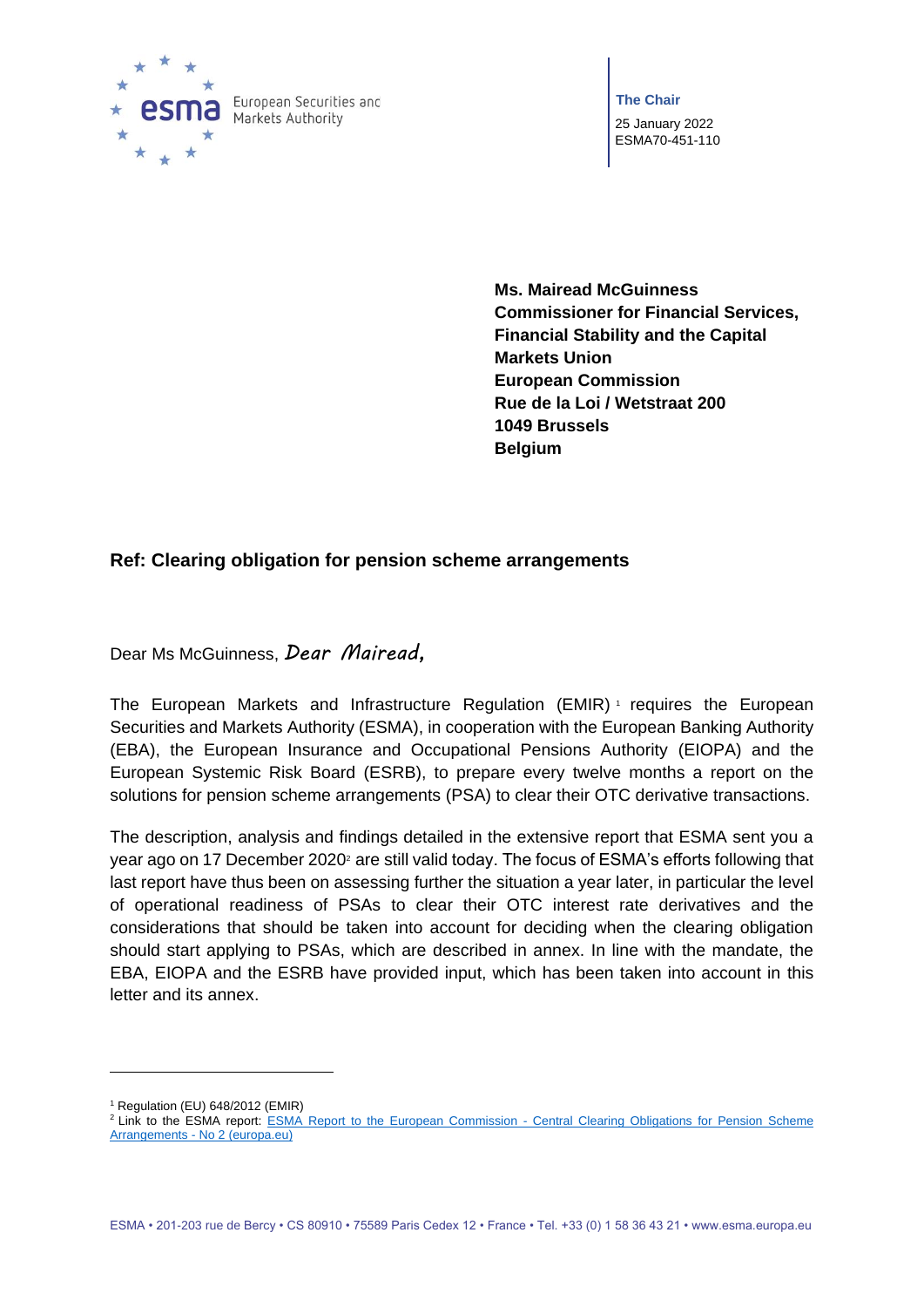

The conclusion of this assessment is that PSAs are largely operationally ready. While ESMA is supportive of continuing efforts to improve further PSAs' ability to source cash to meet variation margin calls in all possible scenarios, in particular in stressed market conditions, a mix of solutions is available to PSAs, including sponsored cleared repo models, such that there are less reasons to treat PSAs differently than other funds. ESMA is thus of the view that the exemption first introduced in 2012 and that was meant to be temporary, should stop. In other words, the clearing obligation should start applying to PSAs.

However, as developed in the annex, there are a number of considerations that would justify providing sufficient time before the clearing obligation would start applying to PSAs. In particular, PSAs and the relevant market participants need sufficient time to finalise their clearing and collateral management arrangements in order to absorb the important additional cleared volume corresponding to PSAs' OTC interest rate derivative trading activity that is not yet voluntarily cleared. In addition, the start of the clearing obligation for PSAs should be considered in the context of the broader plan to build clearing capacity in the EU and reduce reliance on UK CCPs, to which the end of this exemption can also contribute.

With this letter, ESMA would thus like to express its view that the clearing obligation should start applying to PSAs and would also like to highlight the various considerations that the European Commission should take into account in determining an appropriate timing for when this obligation would start. In particular, taking all of the above into account, and provided that this date would fit with the broader EU clearing strategy, ESMA would recommend a final oneyear extension of the exemption to start applying the clearing obligation to PSAs on 19 June 2023. ESMA is also of the opinion that the decision from the European Commission should be communicated with sufficient lead time for PSAs and the relevant market participants to adapt their implementation plans accordingly.

In case you have any questions or comments regarding this letter or its annex, please contact me or Fabrizio Planta, Head of the Markets and Data Reporting Department.

Yours sincerely,

Verena Ross

CC: Mr John Berrigan, Director General, DG Financial Stability, Financial Services and Capital Markets Union, European Commission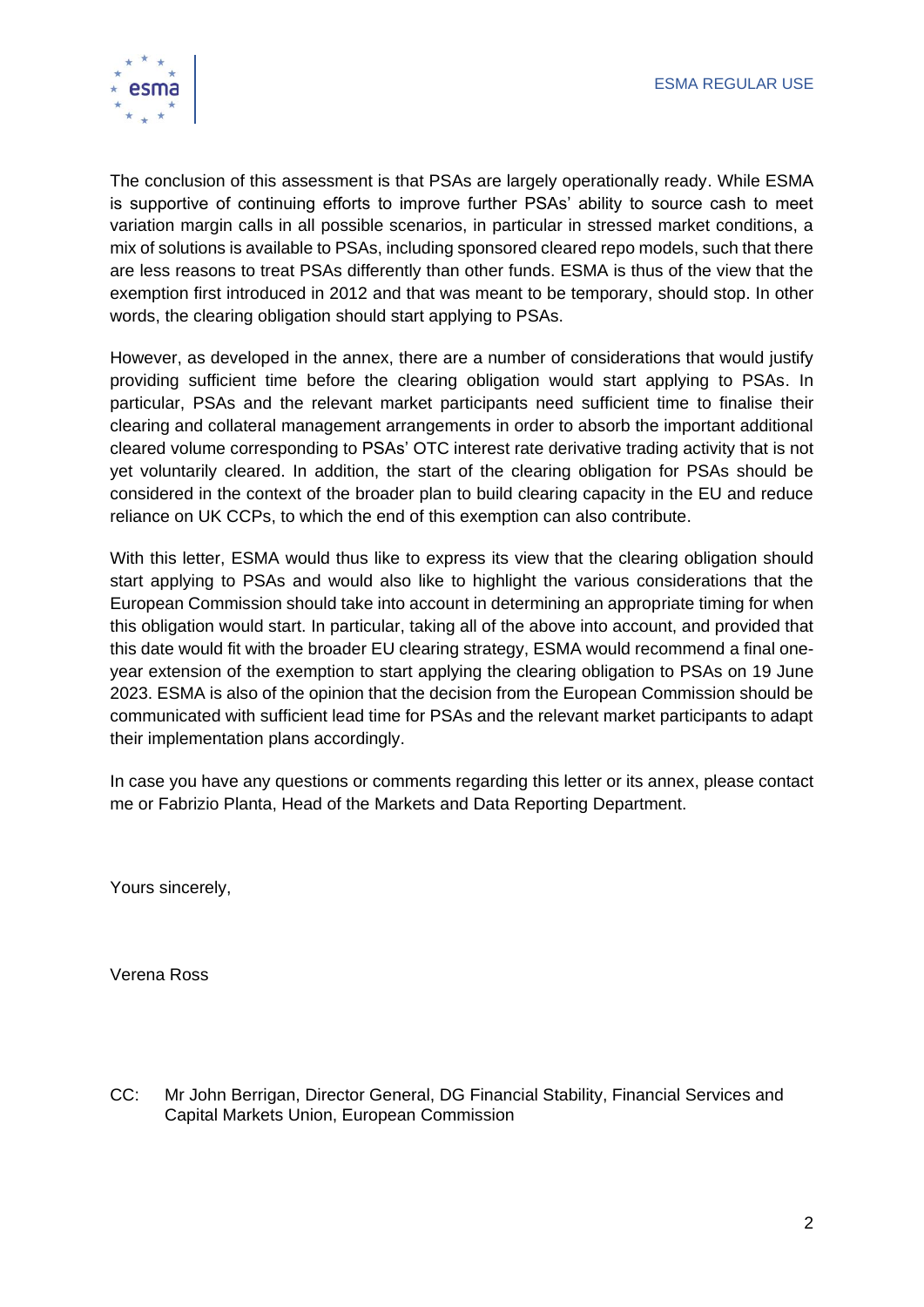

## **Annex – The clearing obligation for PSAs**

### **I – Introduction**

- 1. PSAs have been benefitting from a temporary exemption from the clearing obligation since the inception of EMIR in 2012. This temporary exemption has been renewed a number of times (by the European Commission (EC) in accordance with EMIR, but as well via EMIR Refit in 2019) and is currently running until 18 June 2022. Under the current version of EMIR, the EC has the possibility to extend it by one year only one last time, meaning that the exemption could potentially run up until June 2023.
- 2. The temporary exemption was introduced in EMIR to allow time to find viable technical solutions to enable PSAs to clear their OTC derivatives in view of the challenges they can face in meeting CCPs' cash variation margin calls.
- 3. ESMA published a report on this issue in December  $2020<sup>3</sup>$ . The report analysed the situation in detail, indicated that there was no silver bullet to address PSAs concerns but that instead, a mix of solutions should allow PSAs to clear their OTC derivatives. In addition, the report recommended at the time to extend the temporary exemption from June 2021 to June 2022 to allow sufficient time for involved parties to prepare and make all the efforts possible to avoid extending this exemption further.
- 4. The content of the December 2020 report is still relevant today, while some of these efforts did materialise since its publication, notably PSAs appear now as being largely operationally ready to clear as discussed further down in this annex. In addition, it should also be mentioned that a second EU CCP (LCH SA, the first one was Eurex<sup>4</sup>) has gone live with a sponsored clearing repo model offering<sup>5</sup>, thus adding more collateral transformation capacity and broadening the tools available to PSAs to source cash to meet variation margin calls for their cleared OTC interest rate derivative trades.
- 5. After the EC had provided the one-year extension (which meant the exemption was extended from June 2021 to June 2022), ESMA started to rediscuss this issue. The objective of these discussions was to assess any further developments since the publication of the December 2020 report in order to express an up-to-date view on whether the exemption should stop or be prolonged. This is also in line with EMIR which mandates ESMA to provide its technical input on this issue every year by December until the exemption is stopped.

<sup>3</sup> [ESMA RECOMMENDS MORE TIME TO IMPLEMENT A MIX OF SOLUTIONS FOR PSAS TO CLEAR \(europa.eu\)](https://www.esma.europa.eu/press-news/esma-news/esma-recommends-more-time-implement-mix-solutions-psas-clear)

<sup>4</sup> [Whitepaper Direct Access Repo Clearing Models \(eurex.com\)](https://www.eurex.com/ec-en/join/isa-direct/whitepaper-direct-access-repo-clearing-models)

<sup>5</sup> [LCH RepoClear SA clears first euro repo by Sponsored Member | LCH Group](https://www.lch.com/resources/press-releases/lch-repoclear-sa-clears-first-euro-repo-sponsored-member)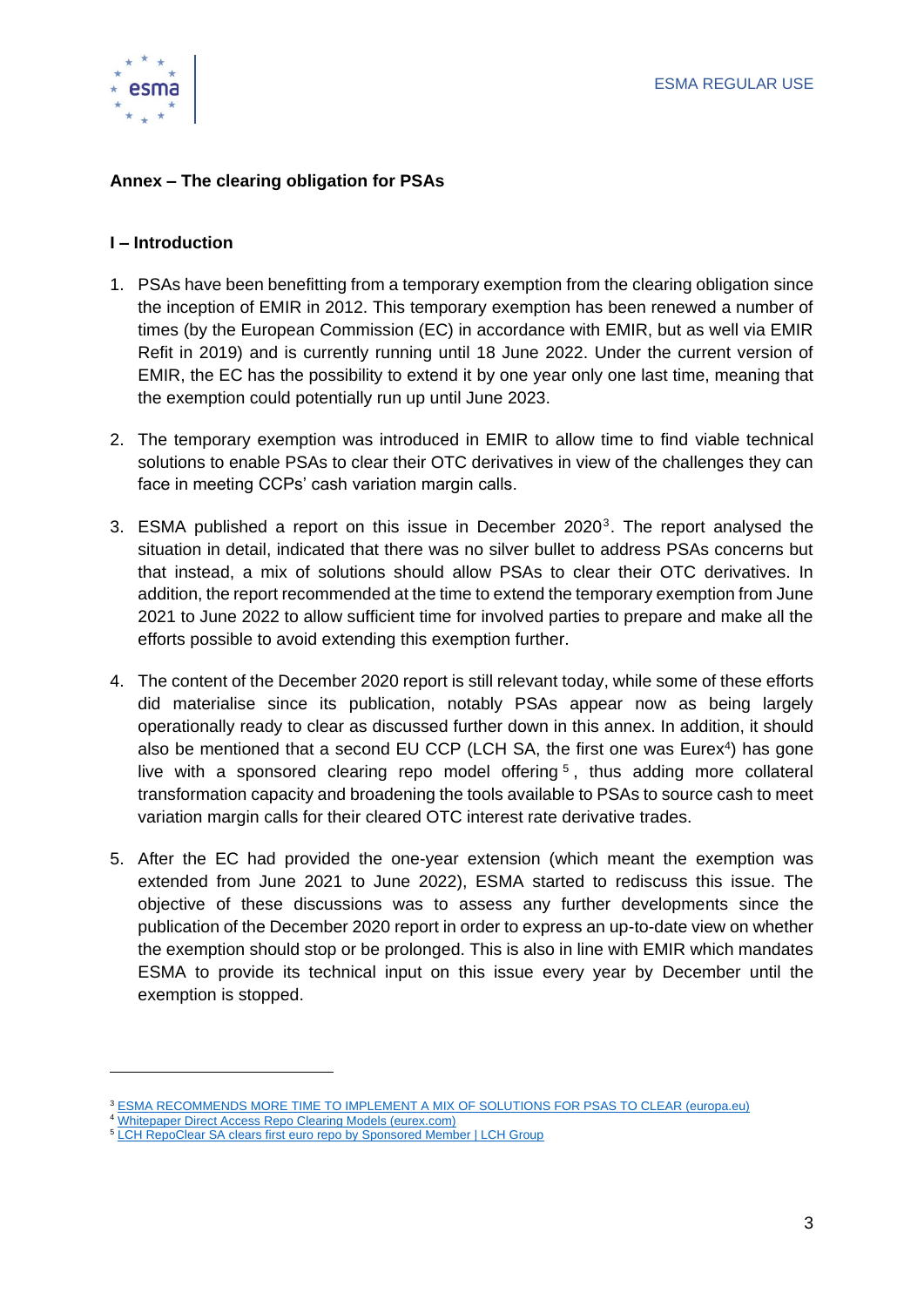

6. One key aspect that came up during these discussions was the important link of the clearing obligation for PSAs with the work and discussions undertaken to build EU clearing capacity and to reduce reliance on UK CCPs. As a result, instead of targeting December 2021 to finalise ESMA's technical input to the EC on the PSA issue, ESMA has finalised it in January 2022 in order to take into account the announcement from the Commission on 10 November 2021<sup>6</sup> on central clearing and ESMA's decision on the tiering exercise regarding UK CCPs at the 15 December 2021 ESMA Board meeting.

## **II - Operational readiness**

- 7. In June 2021, representatives from PSAs had indicated during the EC's expert group meeting that PSAs are largely operationally ready to clear, meaning that they have clearing arrangements in place and that they clear some trades voluntarily. ESMA followed up on these comments to try and have a better understanding on the level of readiness of PSAs more broadly.
- 8. ESMA thus ran a survey over the summer of 2021 with the NCAs of the three key Member States for PSAs in the EU (DK, IE and NL) as well as with the two most important CCPs for OTC interest rate derivatives clearing (Eurex and LCH Ltd) in order to have more details on the level of PSAs' operational readiness to clear. ESMA discussed the results which were in line with the comments from PSAs representatives. However, some of this data was caveated by respondents for several reasons, such as relying on a number of assumptions, having a partial view, etc. so this data is not reproduced in this annex and was only used to discuss and to provide further insight to regulators on the level of operational readiness of PSAs.
- 9. In parallel, ESMA also ran its own analysis based primarily on EMIR TR data during the summer of 2021, and this analysis alone gives a sufficient level of information to provide some clarity on the situation. ESMA's analysis allowed to have a horizontal and comparable view on the level of readiness across PSAs, Member States and CCPs.
- 10. In the end, ESMA's analysis of the EMIR TR data did confirm that PSAs were operationally ready in the vast majority of cases. Here are below the key findings from the EMIR TR data analysis<sup>7</sup>:

<sup>6</sup> [Commissioner McGuinness way forward for central clearing \(europa.eu\)](https://ec.europa.eu/commission/presscorner/detail/en/STATEMENT_21_5905)

<sup>&</sup>lt;sup>7</sup> ESMA's analysis is based on an EMIR trade state data extraction from June 2021.

ESMA used a first filter, the corporate sector of the reporting counterparty ('O') to identify PSAs. O stands for 'Institution for occupational retirement provision'. However, there's a large variability on how counterparties classify themselves into sectors. In addition, ESMA used its Entity Information System (EIS), which connects within a central database the most essential information on entities based on Legal Entity Identifiers (LEIs). It collects information from various sources to create a "business card" with basic information on an entity. Sources contain, among others, GLEIF, ECB RIAD, EBA, EIOPA. It is designed to detect conflicting information on the same entity across different sources and take actions to resolve those conflicts.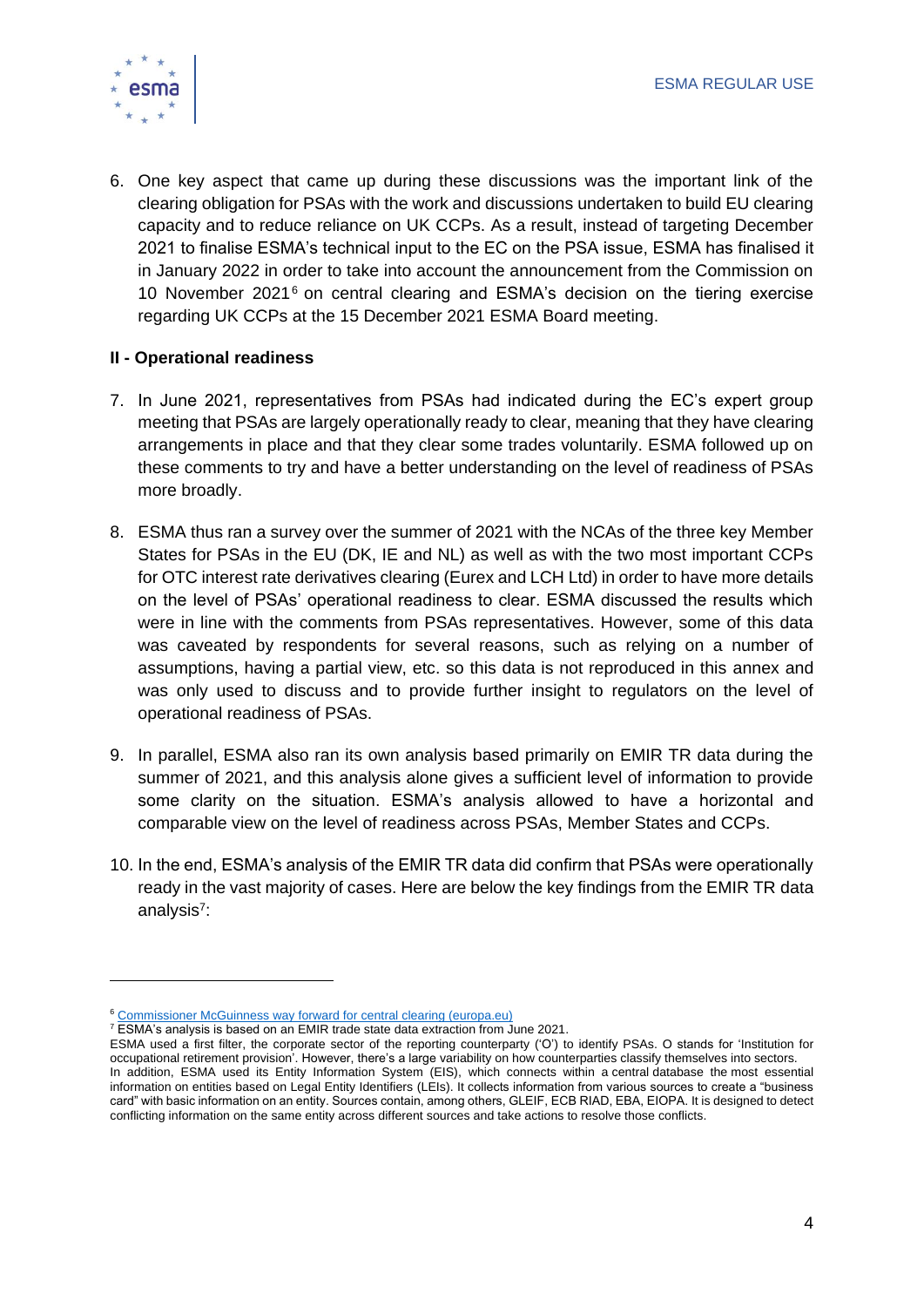

- 11. ESMA identified 266 PSAs in the data that ESMA has access to, with 123 PSAs reporting at least one cleared OTC derivative trade. However, the activity in terms of volume is dominated by about a dozen PSAs (and the top 3-5 in particular), who account for the majority of the trading activity in OTC derivatives by PSAs.
- 12. NL has the largest PSA market and many of the largest PSAs are located there, followed by DK and IE (ESMA's analysis also indicates that the SE market has a comparable size but with mainly smaller PSAs).
- 13. Looking at PSAs with an aggregate position in OTC derivatives (across asset classes) above EUR 8 billion could be informative of where these PSAs might stand vis-à-vis the IM Phase 6 threshold. Although the calculation in ESMA's analysis is not the exact calculation to be done under EMIR to check whether a counterparty may breach the IM Phase 6 threshold, this is still an interesting proxy to have an estimate of possible PSAs in scope. This metric was looked into by ESMA as PSAs that have come under phase 5 or that would come under phase 6 of the margin rules would have further incentives to clear regardless of any decisions with regards to the clearing obligation. In the analysis, ESMA identifies that there are around 25 of them. The vast majority of these PSAs (84%) have one or more cleared trades (we mean that 84% of these PSAs have at least one cleared trade, not to be understood as these PSAs clearing 84% of their trades) and thus have clearing arrangements in place (and potentially more, as accounts onboarded but not being used do not appear in the EMIR TR data).
- 14. Looking at the number of PSAs with an aggregate position above 3 billion in OTC interest rate derivatives and/or above 1 billion in OTC credit derivatives, 1 billion in OTC equity derivatives, 3 billion in OTC FX derivatives and/or 3 billion in OTC commodity derivatives, could be informative of where they might stand vis-à-vis the clearing thresholds. Although the calculation in ESMA's analysis is not the exact calculation to be done under EMIR to check whether a counterparty may breach the clearing thresholds, this is still an interesting proxy to have an estimate of possible PSAs in scope. This metric was looked into by ESMA as PSAs that would exceed the clearing thresholds would be the ones captured by the end of the exemption from the clearing obligation. After filtering out those PSAs that breach one or more clearing thresholds but do not have OTC interest rate derivatives (for example a PSA breaching the 1 billion level in equity derivatives but not trading interest rate derivatives would not be impacted by the overall question of the exemption from the clearing obligation), then under ESMA's analysis this number would amount to around 31

For the final selection of counterparties identified as PSAs, ESMA captured entities with records referencing EMIR's sector 'O' or classified as 'Pensions' in EIS. The main difference between the two is that some EIS Pensions report to EMIR with sectors F (investment firms) or 11 (financial and insurance). In the end, only 172 out of 1139 EIS pensions appear in EMIR. Combining both Sector 'O' and EIS pensions, 266 different counterparties appeared in EMIR. This variability in how entities use sector O or other sectors such as 'investment firms', sometimes using different sectors for different trades, inevitably affects the numbers presented in this document, but based on various discussions they seem to still allow giving the high level picture in terms of trends and key findings.

Lastly, it should be noted that additional filtering included outlier removal, which might affect comparisons with other analysis.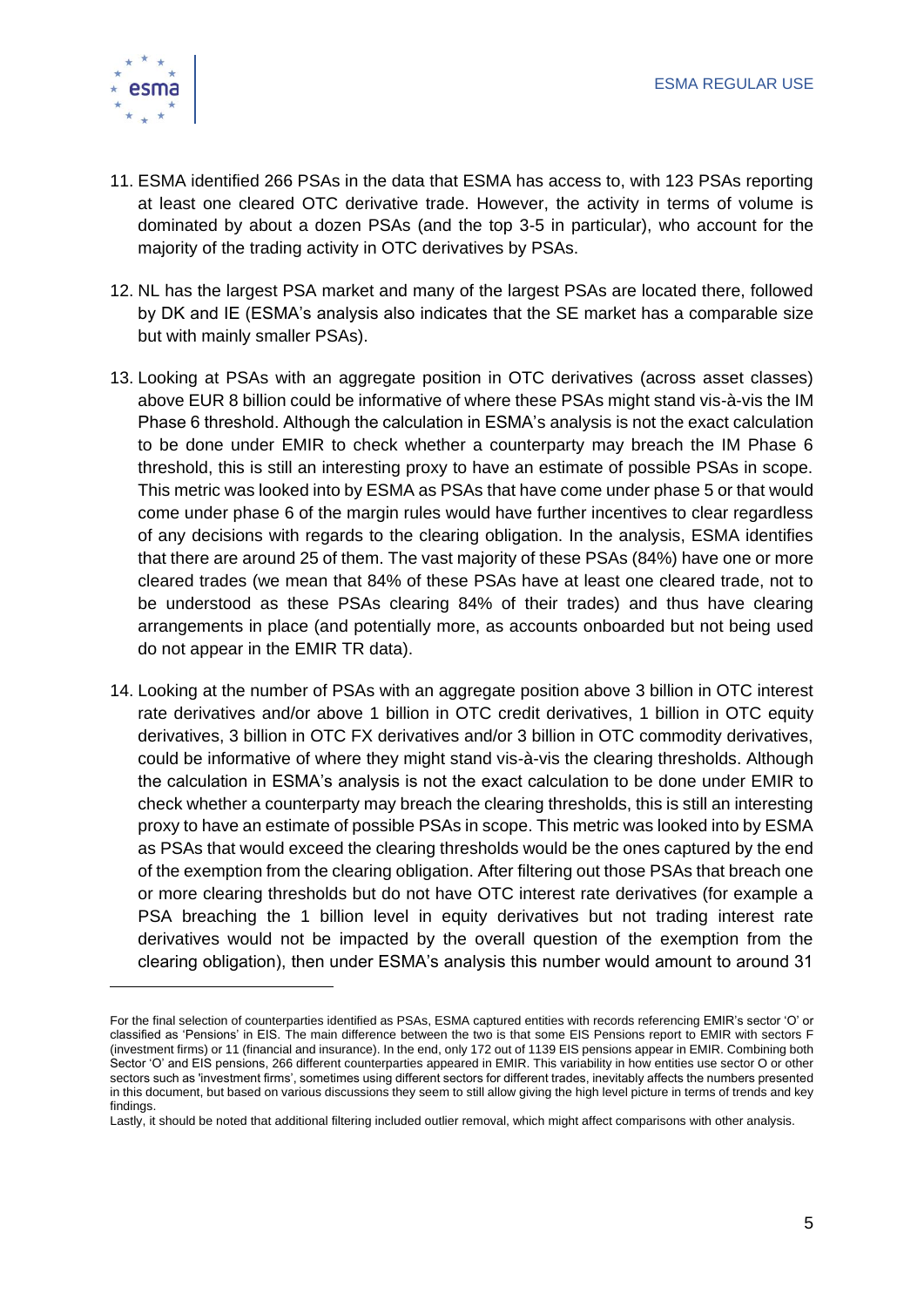

PSAs (this time including IE in the group with one PSA). Here as well, the vast majority of these PSAs (80%) have one or more cleared trades and thus have clearing arrangements in place.

15. In terms of clearing activity, the data indicates that several hundreds of billion have been (voluntarily) cleared, and that the same concentration as described in point a) exists for cleared trades (around 70% of the cleared notional is attributable to just 5 PSAs). In terms of trends, ESMA's analysis indicates that around a third of PSAs currently having cleared trades have started to enter into such cleared trades over the past year (although this number relies on a number of assumptions given that trade state data is being used and it is difficult to compare it across two dates, although the number might not be exact it is safe to say there was an increased number of PSAs clearing some trades). And in terms of percentage cleared, the analysis indicates that around 25% of notional (40% in trade count) traded by PSAs is cleared. There are obviously some differences between PSAs (some clearing the vast majority of their trades, some very little or none), for instance, data showed that the three largest PSAs typically clear 25% on average but not more than 25-30% of their trades, whereas the voluntarily clearing rate of medium-sized and small PSAs can vary from 0 to 100% of their trades<sup>8</sup>. Yet this is a rather informative average across PSAs (which number is also consistent with what was reported in the December 2020 Report) in the sense that many of these PSAs of a certain size do appear to clear some trades, but in most cases not the majority of their trades.



#### **Trades by clearing status**

Almost 40% of the trades are cleared



Note: Number of cleared and un-cleared trades, as share of<br>cleared include non-clearable trades. Extraction date: 11/08/2021<br>Sources: TRs, ESMA Trades that appear as not of total

<sup>&</sup>lt;sup>8</sup> Depending on the sample of PSAs considered and the methodology used to select these (filtering OTC exposure, certain reported sectors, size, etc.), the numbers of PSAs clearing can vary a little. For instance, it appears that all the biggest Danish PSAs surveyed do clear to some extent when they have OTC IRS exposure, but when considering a larger and different sample then the EMIR TR data indicates that some smaller ones may not. However, the overall picture remains that the vast majority of the biggest PSAs in the EU do have some clearing arrangements in place.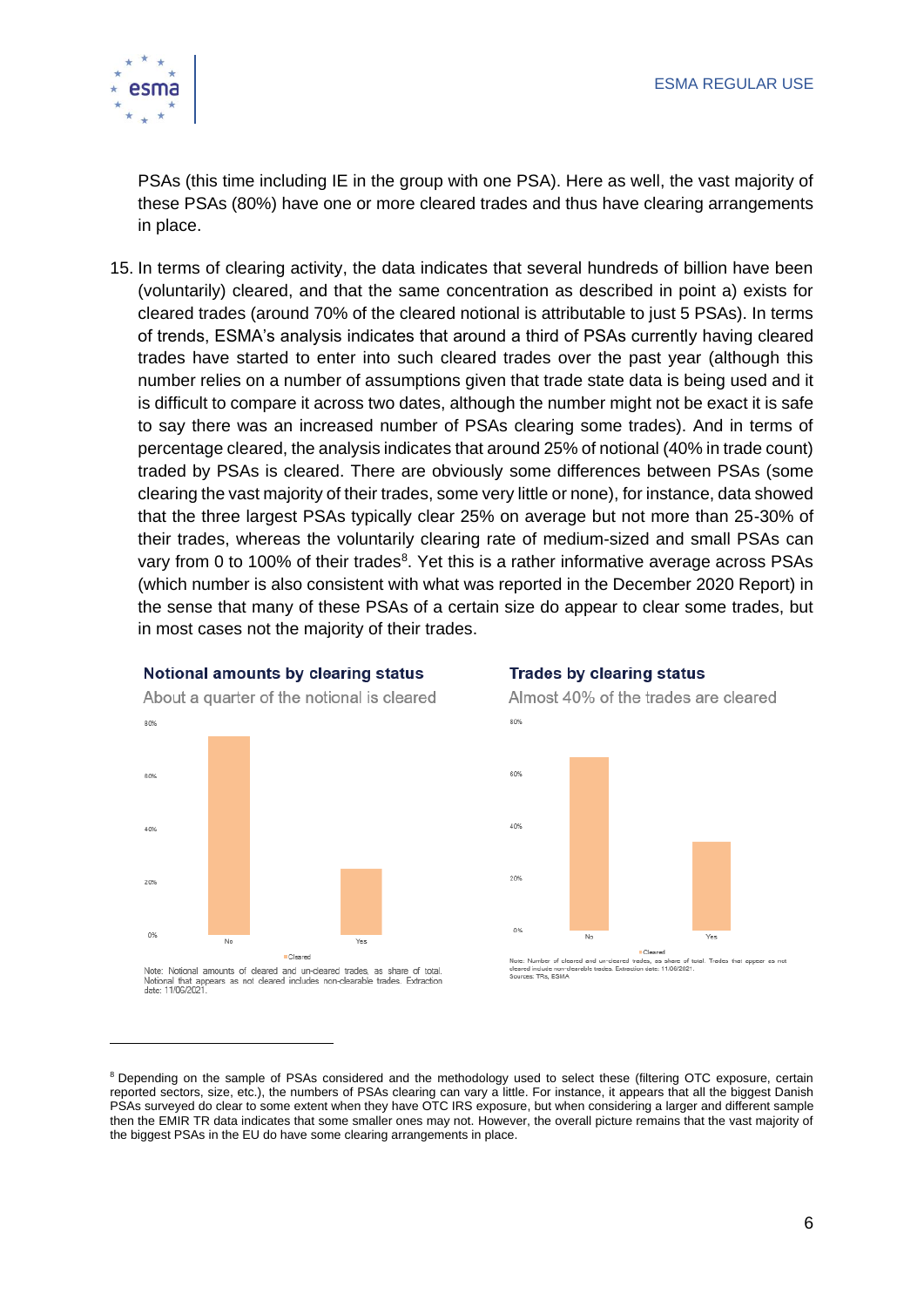



## Share of notional amounts by entity and clearing status

Note: Shares of notional amounts by clear status for selected 12 largest entities, ranked by percentage of voluntary cleared amounts (i.e., E1 is not the largest of the top 12 entities but the one clearing the most on a vo

## Share of cleared notional by the largest entities

Top 3 entities clear on average 25% of their respective portfolios but account for around half of the cleared volume in notional terms



Note: Shares of total voluntary clearing split by whether it is coming from the largest 3 entities or not. Average voluntary clearing of the largest 3 entities amounts to 25% of their own portfolios. Sources: TRs, ESMA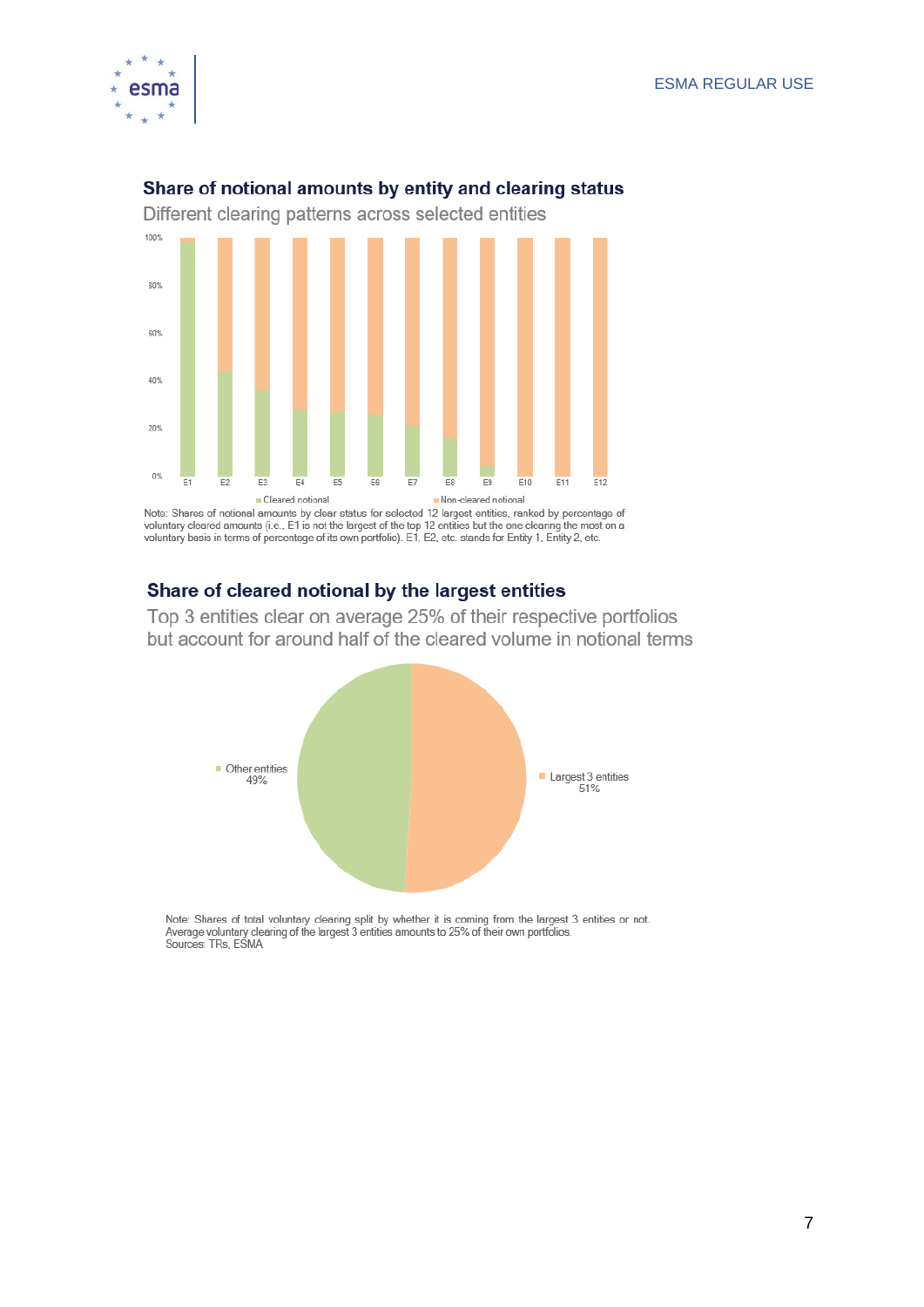



### Cleared notional amounts by entity as share of total cleared notional

Note: Cleared notional amount by entity divided by total cleared notional. Total cleared notional computed as in 'Chart 1: Notional amounts by clearing status'. E1, E2, etc., stands for Entity 1, Entity 2, etc. Only 30 largest entities displayed. Sources: TRs, ESMA

## **Total and clearing PSAs by country**

Almost half of the selected PSAs clear



of PSAs. Extraction date 11/06/21 Sources: TRs, ESMA

16. The clearing activity between Eurex and LCH Ltd for PSAs' cleared swaps, not in terms of clearing arrangements, but in terms of overall cleared volume, is in the same proportion as for the rest of the market, i.e. that LCH Ltd has a very dominant market share. However, in terms of clearing arrangements, the picture is a bit different. When looking at PSAs above the 8 billion threshold the analysis indicates similar percentages in terms of PSAs having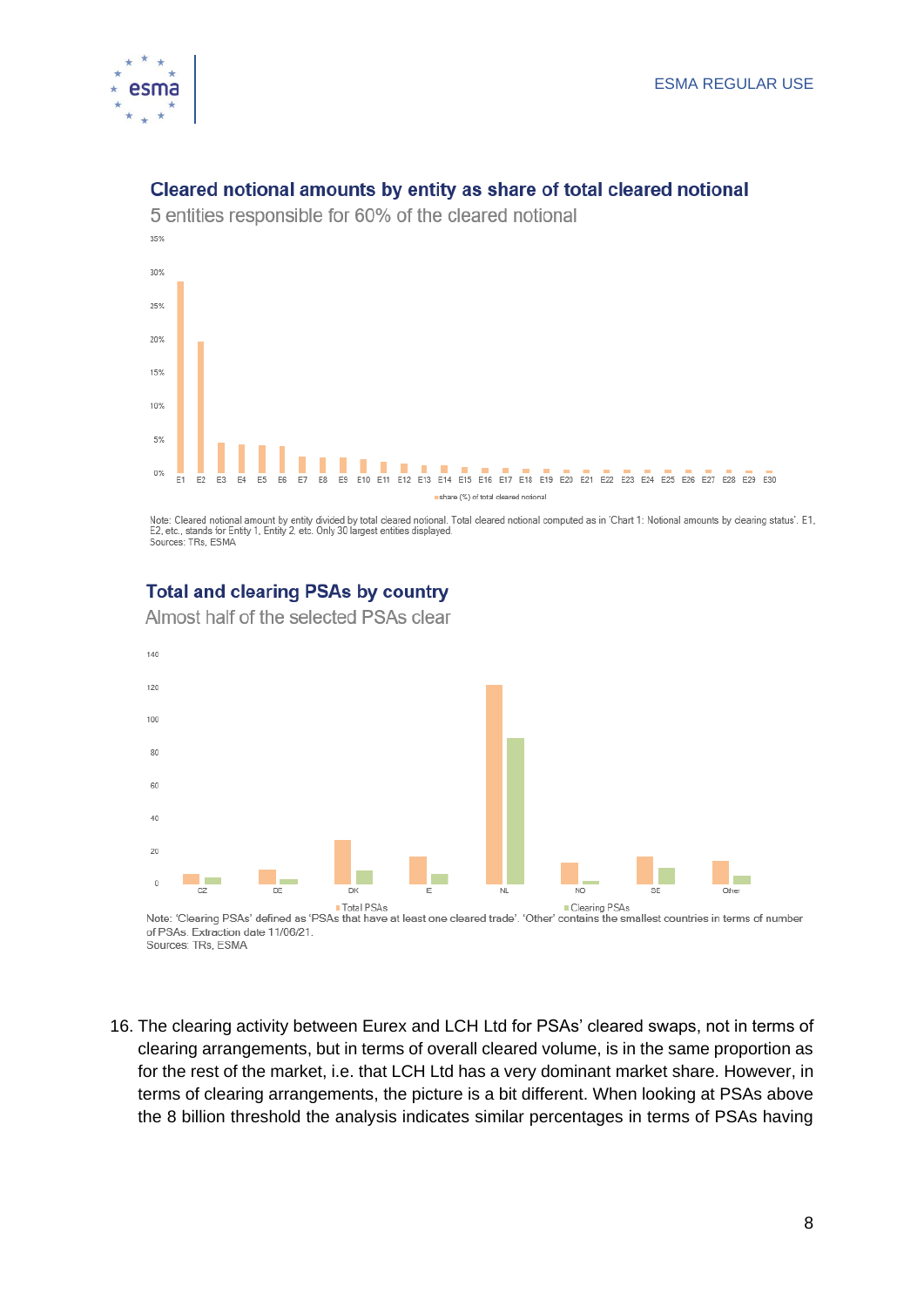

at least a cleared trade at Eurex (80%) and PSAs having at least a cleared trade at LCH Ltd (76%). This would mean that the vast majority of the larger PSAs, the ones most likely affected by the requirement to clear, have arrangements in place to clear at either CCP, whereas they are currently clearing in larger proportions where the broader market is also clearing in larger proportions.

# **Cleared notional by CCP**

### **Cleared trades by CCP** Concentrated in three entities







Note: Total cleared notional amount by CCP. Date of extraction: 11/06/21 Sources: TRs, ESMA

Note: Number of cleared trades by CCP. Date of extraction: 11/06/21. Sources: TRs, ESMA

17. There are a dozen clearing members that are clearing trades for these PSAs (a very similar list as for other segments of OTC derivative clients that clear). In fact, these are most of the big OTC derivative dealers and clearing brokers, with 5 of them clearing in much bigger proportions in terms of trade count and notional of PSA trades, and one in particular in terms of notional.

### Notional amounts by clearing member



Note: Share of cleared notional amounts by clearing member. G1, G2, etc., stands for

Group 1, Group 2, etc. Extraction date 11/06/21.<br>Sources: TRs. ESMA

### **Trades by clearing member**





Note: Share of cleared trades by clearing member. G1, G2, etc., stands for Group 1,<br>Group 2, etc. Extraction date 11/06/2021.<br>Sources: TRs, ESMA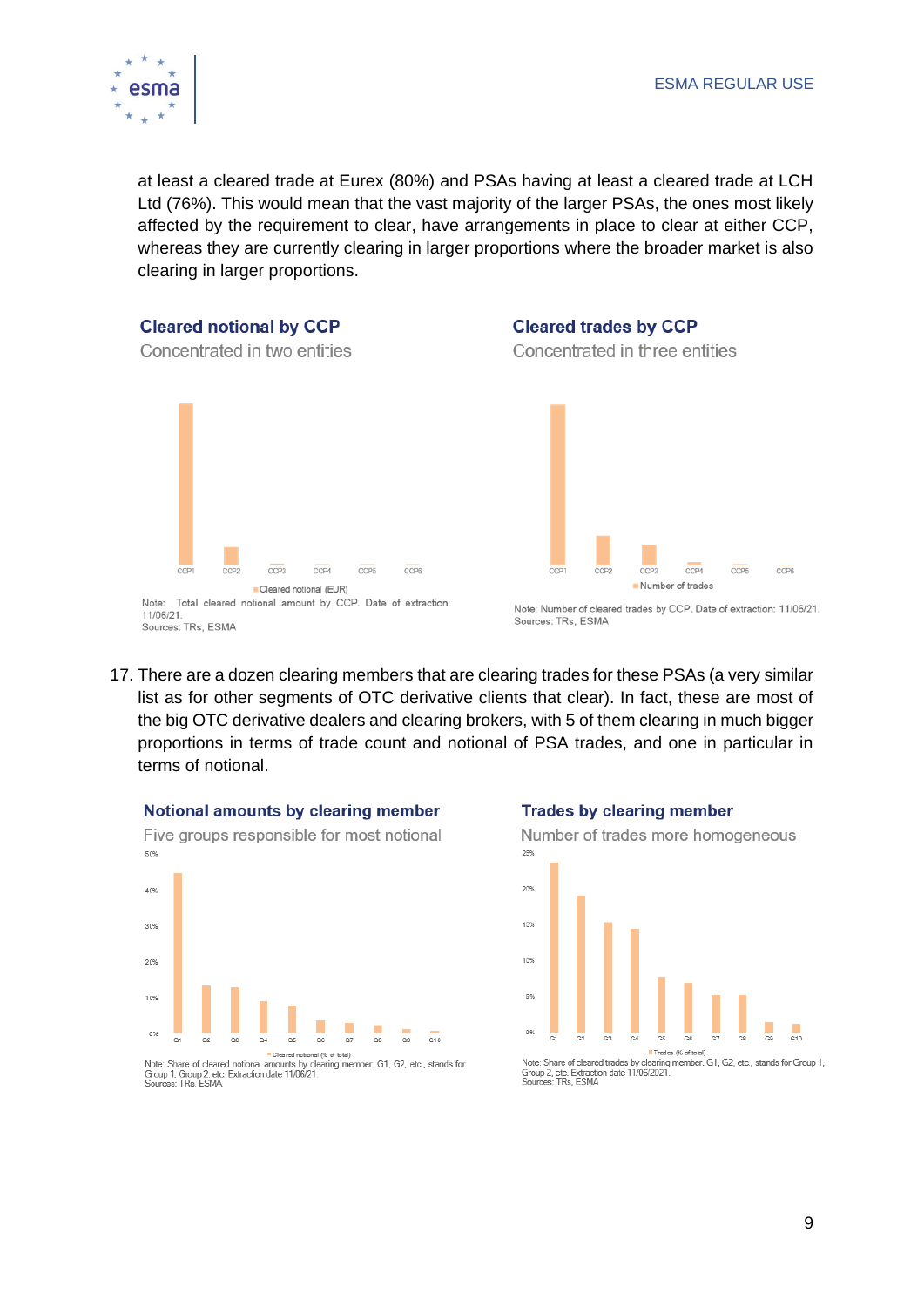

- 18. As a result, all these elements point to a very high level of operational readiness of PSAs to clear their OTC interest rate derivatives, which confirms what the representatives of PSAs indicated during the EC's Expert Group meeting in June 2021.
- 19. It should be noted though that there could be a difference in terms of readiness between clearing at Eurex or at LCH Ltd. First of all, as EMIR TR data does not capture dormant accounts that have been onboarded but are not being used yet, and secondly because there is a large difference in terms of volume cleared between the two CCPs.
- 20. Furthermore, it should be mentioned that these findings were presented and discussed during the EC's expert group meeting taking place on 14 December 2021, and participants who intervened confirmed seeing the same trends. So, once again, PSA representatives reiterated their comment of being largely operationally ready.
- 21. Yet, the question of whether to stop or extend the exemption, or put it differently the question of the timing of the end of the exemption, is not only linked to the operational readiness of PSAs but it is also linked to other aspects that are discussed in the next section of the annex.

## **III - Other considerations**

- 22. First of all, operational readiness does not necessarily mean that PSAs feel confident that there will always be sufficient capacity to clear all their derivatives subject to the clearing obligation. PSAs have indicated that increasing the clearing rate of these derivatives from 25% cleared voluntarily on average to the full clearing obligation might pose challenges in terms of clearing capacity limits due to a concentration of clearing members, clearing member potential limits in view of PSAs large and directional portfolios, etc. Moreover, PSAs have also expressed strong concerns on whether they will always be able to source the necessary amount of cash on a timely basis to meet the CCP variation margin calls (such as a potential repo market dry-out). For this last aspect, the concern is mainly with regards to the scenario of stressed market conditions. During the EC's expert group meeting taking place on 14 December 2021, PSAs mentioned that in order to have more confidence in being able to clear they would want more reassurance or means on their ability to source cash (banks providing further liquidity, central banks' support of money markets during stressed times, more clearing agents available for sponsored cleared repos and for these markets to mature further, etc.).
- 23. Secondly, ESMA has also discussed the fact that the decision with regards to PSAs needs to be articulated with the broader question on the approach for central clearing in the EU and the reduction of reliance on UK CCPs. With the EC announcement from 10 November 2021 further clarity has been provided on the next steps with regards to EU central clearing. Furthermore, ESMA's decision regarding the tiering exercise of UK CCPs taken at the December 2021 ESMA Board meeting goes in the same direction. ESMA has taken these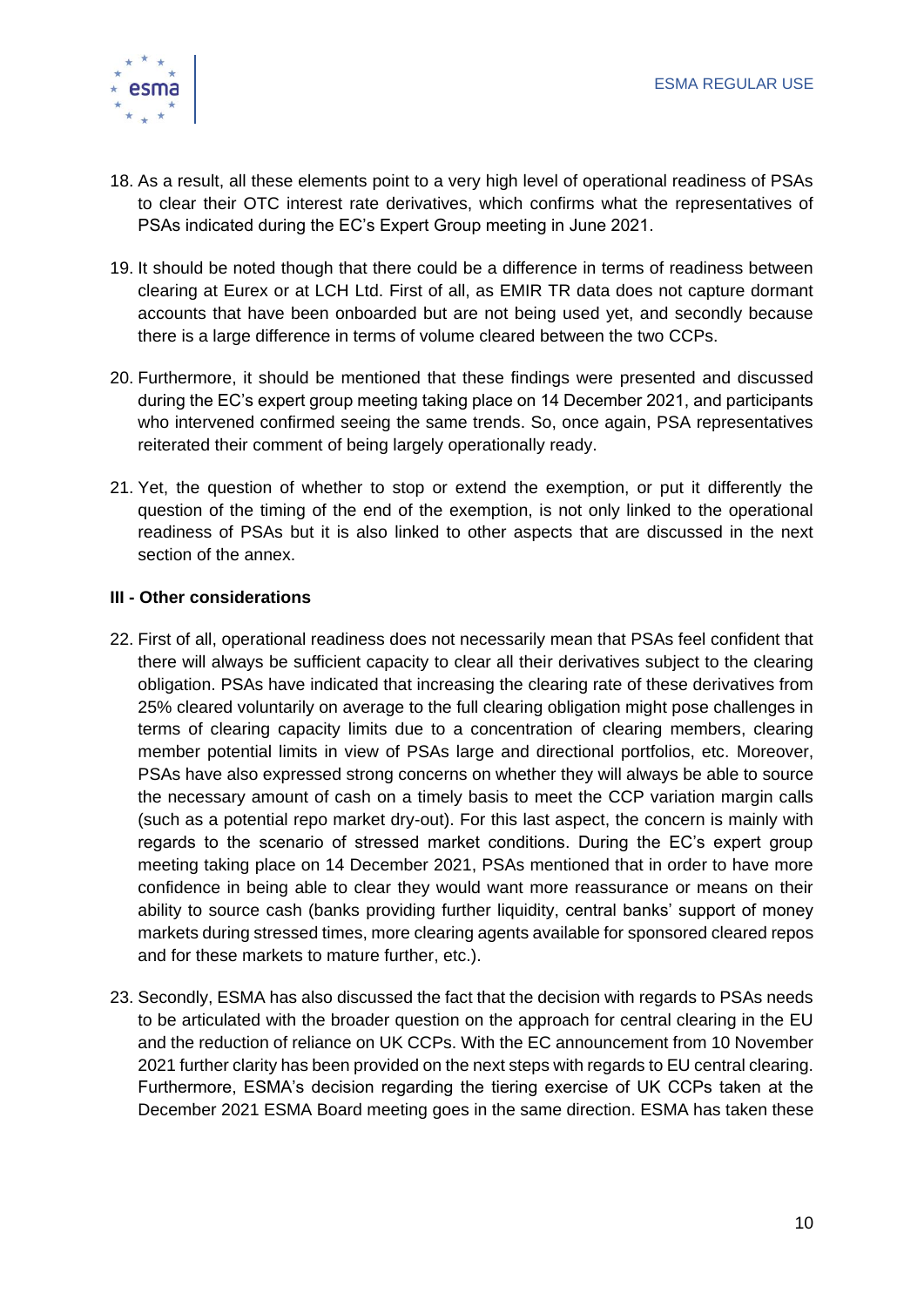

two announcements into account when finalising a position regarding PSAs, in order to ensure some consistency between the two topics. For instance, the EC could consider the end of the PSAs exemption as one of the milestones in the plan to build EU clearing capacity, as it might contribute to bring client liquidity to the EU which could then in turn attract further buy-side activity to EU CCPs.

- 24. Thirdly, there are other factors that the EC could take into account in deciding the timing from when the clearing obligation would start applying to PSAs. The first factor is the phasein of the bilateral margin requirements, more specifically the requirement to exchange initial margin (IM) on non-cleared derivative trades, as counterparties above the EUR 8 billion threshold will be subject to the requirement to exchange IM as per 1 September 2022. As mentioned earlier in this annex, this requirement will add a further incentive for PSAs (those caught by this threshold) to clear their trades, such that this milestone will contribute to the further increase in the volume of PSAs' cleared derivatives.
- 25. The second factor is with regards to the operating hours of TARGET2 and T2S, which are foreseen to be extended within the context of the consolidation of TARGET2 and T2S. This consolidation is foreseen by November 2022. Currently, clearing members and clients are subject to USD cash calls, even for their EUR positions in EU CCPs, because of the early closing time of TARGET2. Extending the operating hours could contribute to the attractiveness of clearing in the EU. Besides, extending this window beyond the moment of end of day margin calls is likely to improve the accessibility of EUR-denominated repo facilities for pension funds, as well as the use of EUR for cash calls related to their IRD positions. Having the extended window for TARGET2 in place would help ensure that EUR denominated repo facilities are available when margin calls arrive and increase PSAs' clearing activities at EU CCPs, in line with the EU's objective of making EUR clearing less reliant on UK CCPs.
- 26. The third factor is the need for sufficient time for the implementation of the EC decision for when the clearing obligation should start to apply. First of all, as explained earlier in the annex, PSAs have only cleared a portion of their portfolio on average, such that PSAs and their clearing members would need some time to finalise the arrangements necessary to clear all the contracts in scope of the clearing obligation for all the PSAs that are also in scope of the clearing obligation and to absorb this important increase in cleared volumes. Secondly, some time is also needed to address liquidity preparedness of PSAs. Institutions that will be subject to mandatory clearing should actively manage their collateral. As of yet, it appears that some of the PSAs subject to the clearing thresholds would need to make additional adjustments to their liquidity management in order to be ready to clear all the volume of contracts that would fall under the clearing obligation. NCAs from the Member States with larger PSA markets have indicated that supervisory initiatives have been set up to improve this situation.